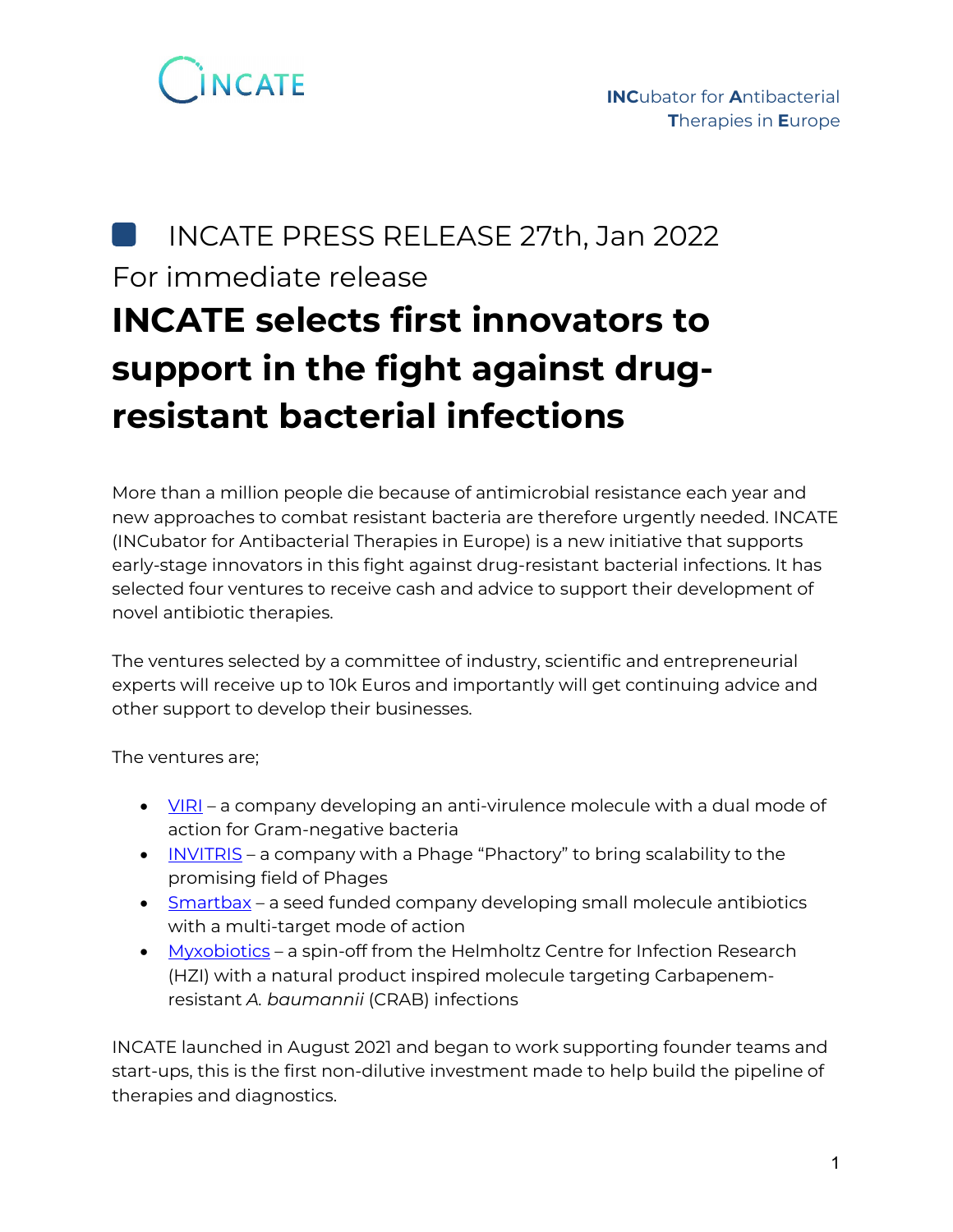## INCATE

#### **Improving the pipeline**

Antimicrobial resistance (AMR) is the ability of pathogens to prevent antibiotics from working against them and it was recently estimated by the Lancet to be attributable for [1](#page-1-0).27million deaths in 2019 alone<sup>1</sup>. This acute threat needs new antibiotics but the pipeline of antibiotic therapies is weak. The pipeline is weak is because the market for these lifesaving products, has not encouraged enough investment from traditional big pharma and venture investors over recent years.

These market conditions are likely to improve as new payment mechanisms and investment from governments have an impact. It is INCATE's mission to support the building of a pipeline of innovative and investable companies to be ready for this moment. INCATE is a partnership between academic partners and industry to support innovators in the fight against AMR. Without support new ventures will likely not be bold enough to start and survive long enough to reach the market. It supports early-stage innovators to develop a business case, support R&D, and gather the evidence and connections needed to convince further funders.

INCATE will select therapies and diagnostics on a quarterly basis for support. In selected cases INCATE will provide further non-dilutive funding of up to 250k euros.

"We joined forces at INCATE to help convert early stage innovation into investmentready ventures and it is great to see how things are coming together with selection of the first innovators to be supported" - Philipp Mueller, Executive Director at Boehringer Ingelheim Venture Fund a member of the selection committee. The selection committee includes representatives from industry partners and also independent members from the support ecosystem working on the problem of AMR.

Patrick Grossmann co-founder at INVITRIS, one of the winners already sees value, "INCATE already provided us invaluable support through world-class advice and networking. The award, together with further advice, will help us to advance our phage technology platform as well as the drug pipeline resulting from it. We are very much looking forward to fostering our collaboration!"

Ventures looking for support should read more and make contact via [www.incate.net](http://www.incate.net/) or info@incate.net.

<span id="page-1-0"></span> <sup>1</sup> https://www.thelancet.com/journals/lancet/article/PIIS0140-6736(21)02724-0/fulltext